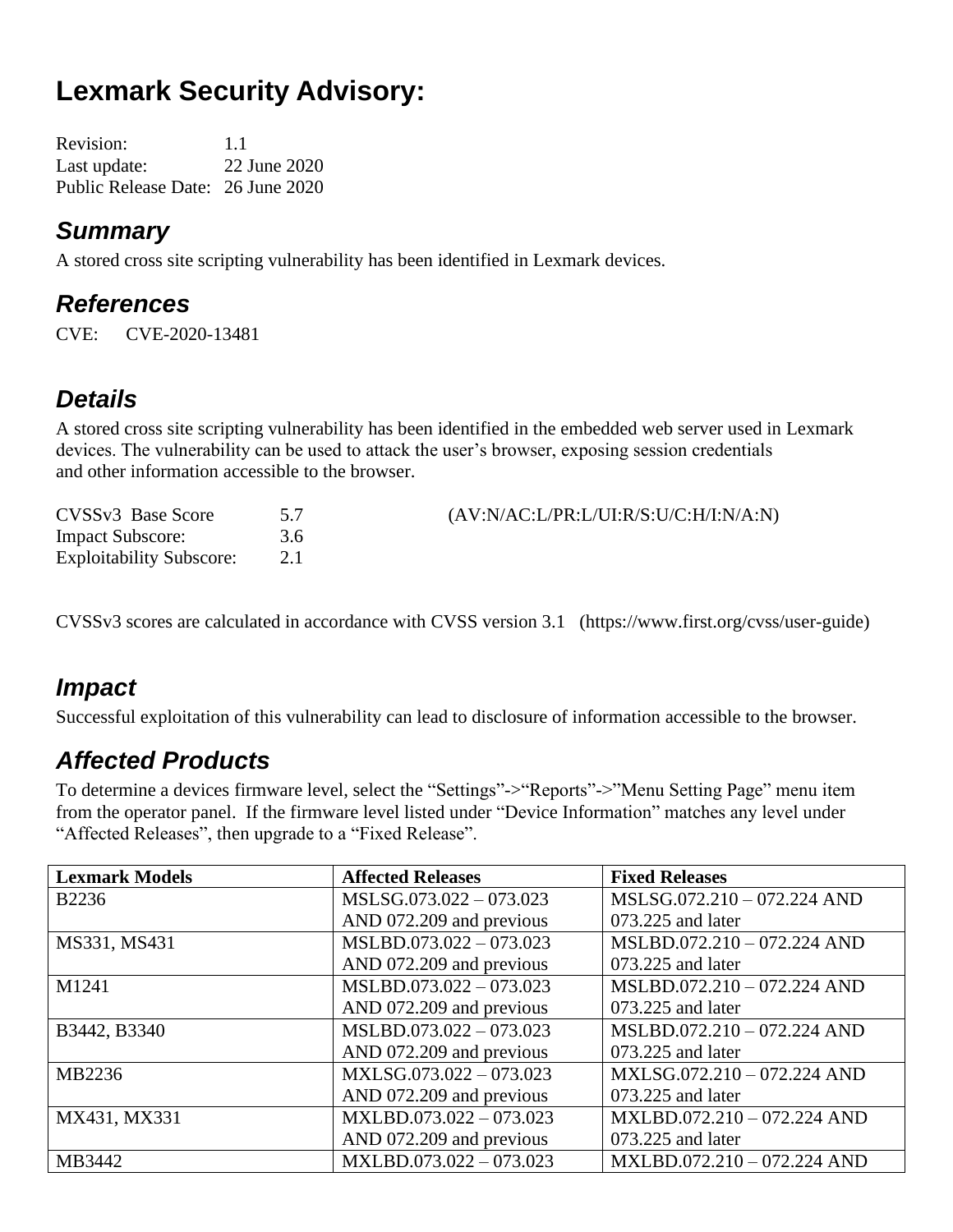|                            | AND 072.209 and previous    | 073.225 and later           |
|----------------------------|-----------------------------|-----------------------------|
| <b>MS521</b>               | MSNGM.073.022 - 073.023     | MSNGM.072.210 - 072.224 AND |
|                            | AND 072.209 and previous    | 073.225 and later           |
| MS621, MS622               | MSTGM.073.022 - 073.023     | MSTGM.072.210 - 072.224 AND |
|                            | AND 072.209 and previous    | 073.225 and later           |
| M1246, M3250               | MSTGM.073.022 - 073.023     | MSTGM.072.210 - 072.224 AND |
|                            | AND 072.209 and previous    | 073.225 and later           |
| B2546, B2650               | MSTGM.073.022 - 073.023     | MSTGM.072.210 - 072.224 AND |
|                            | AND 072.209 and previous    | 073.225 and later           |
| MX421, MX521, MX522, MX622 | MXTGM.073.022 - 073.023     | MXTGM.072.210 - 072.224 AND |
|                            | AND 072.209 and previous    | 073.225 and later           |
| XM1242, XM1246, XM3250     | MXTGM.073.022 - 073.023     | MXTGM.072.210 - 072.224 AND |
|                            | AND 072.209 and previous    | 073.225 and later           |
| MB2546, MB2650             | MXTGM.073.022 - 073.023     | MXTGM.072.210 - 072.224 AND |
|                            | AND 072.209 and previous    | 073.225 and later           |
| MX321                      | MXNGM.073.022 - 073.023     | MXNGM.072.210 - 072.224 AND |
|                            | AND 072.209 and previous    | 073.225 and later           |
| MB2338                     | MXNGM.073.022 - 073.023     | MXNGM.072.210 - 072.224 AND |
|                            | AND 072.209 and previous    | 073.225 and later           |
| MS725, MS821               | MSNGW.073.022 - 073.023     | MSNGW.072.210 - 072.224 AND |
|                            | AND 072.209 and previous    | 073.225 and later           |
| MS822, MS823, MS825, MS826 | MSTGW.073.022 - 073.023     | MSTGW.072.210 - 072.224 AND |
|                            | AND 072.209 and previous    | 073.225 and later           |
| M5255, M5270               | MSTGW.073.022 - 073.023     | MSTGW.072.210 - 072.224 AND |
|                            | AND 072.209 and previous    | 073.225 and later           |
| B2865                      | MSTGW.073.022 - 073.023     | MSTGW.072.210 - 072.224 AND |
|                            | AND 072.209 and previous    | 073.225 and later           |
| MX721, MX722, MX822, MX826 | MXTGW.073.022 - 073.023     | MXTGW.072.210 - 072.224 AND |
|                            | AND 072.209 and previous    | 073.225 and later           |
| XM5365, XM7355, XM7370     | MXTGW.073.022 - 073.023     | MXTGW.072.210 - 072.224 AND |
|                            | AND 072.209 and previous    | 073.225 and later           |
| C3426                      | CSLBN.073.022 - 073.023 AND | CSLBN.072.210 - 072.224 AND |
|                            | 072.209 and previous        | 073.225 and later           |
| CS431                      | CSLBN.073.022 - 073.023 AND | CSLBN.072.210 - 072.224 AND |
|                            | 072.209 and previous        | 073.225 and later           |
| CS331                      | CSLBL.073.022 - 073.023 AND | CSLBL.072.210 - 072.224 AND |
|                            | 072.209 and previous        | 073.225 and later           |
| C3224                      | CSLBL.073.022 - 073.023 AND | CSLBL.072.210 - 072.224 AND |
|                            | 072.209 and previous        | 073.225 and later           |
| C3326                      | CSLBL.073.022 - 073.023 AND | CSLBL.072.210 - 072.224 AND |
|                            | 072.209 and previous        | 073.225 and later           |
| MC3426                     | CXLBN.073.022 - 073.023     | CXLBN.072.210 - 072.224 AND |
|                            | AND 072.209 and previous    | 073.225 and later           |
| CX431                      | $CXLBN.073.022 - 073.023$   | CXLBN.072.210 - 072.224 AND |
|                            | AND 072.209 and previous    | 073.225 and later           |
| MC3326, MC3224             | CXLBL.073.022 - 073.023 AND | CXLBL.072.210 - 072.224 AND |
|                            | 072.209 and previous        | 073.225 and later           |
| CX331                      | CXLBL.073.022 - 073.023 AND | CXLBL.072.210 - 072.224 AND |
|                            | 072.209 and previous        | 073.225 and later           |
| CS622                      | CSTZJ.073.022 - 073.023 AND | CSTZJ.072.210 - 072.224 AND |
|                            | 072.209 and previous        | 073.225 and later           |
|                            |                             |                             |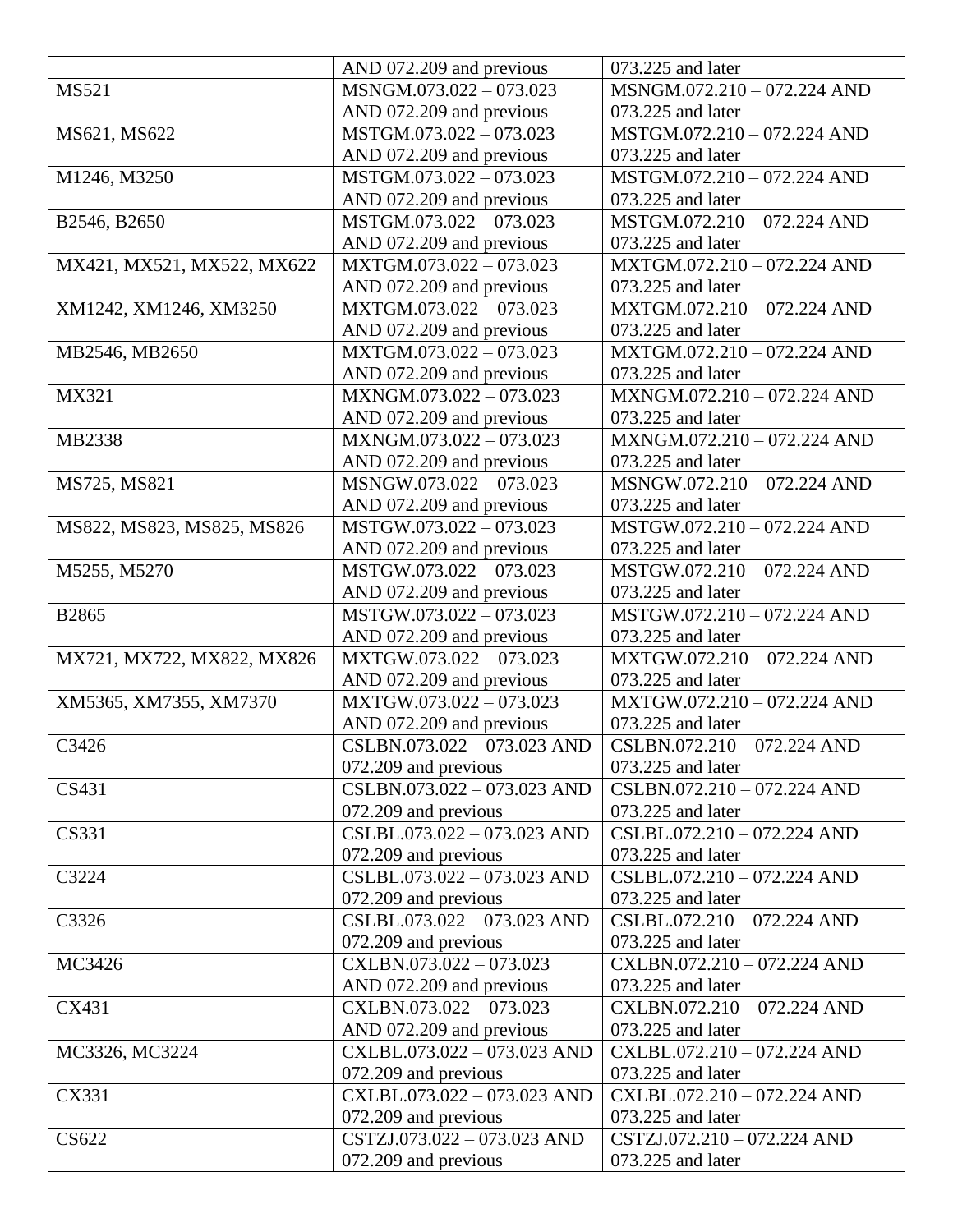| C <sub>2240</sub>                                         | CSTZJ.073.022 - 073.023 AND | CSTZJ.072.210 - 072.224 AND |
|-----------------------------------------------------------|-----------------------------|-----------------------------|
|                                                           | 072.209 and previous        | 073.225 and later           |
| CS421, CS521                                              | CSNZJ.073.022 - 073.023 AND | CSNZJ.072.210 - 072.224 AND |
|                                                           | 072.209 and previous        | 073.225 and later           |
| C <sub>2535</sub> , C <sub>2325</sub> , C <sub>2425</sub> | CSNZJ.073.022 - 073.023 AND | CSNZJ.072.210 - 072.224 AND |
|                                                           | 072.209 and previous        | 073.225 and later           |
| CX522, CX622, CX625                                       | CXTZJ.073.022 - 073.023 AND | CXTZJ.072.210 - 072.224 AND |
|                                                           | 072.209 and previous        | 073.225 and later           |
| XC2235, XC4240                                            | CXTZJ.073.022 - 073.023 AND | CXTZJ.072.210 - 072.224 AND |
|                                                           | 072.209 and previous        | 073.225 and later           |
| MC2535, MC2640                                            | CXTZJ.073.022 - 073.023 AND | CXTZJ.072.210 - 072.224 AND |
|                                                           | 072.209 and previous        | 073.225 and later           |
| CX421                                                     | CXNZJ.073.022 - 073.023 AND | CXNZJ.072.210 - 072.224 AND |
|                                                           | 072.209 and previous        | 073.225 and later           |
| MC2325, MC2425                                            | CXNZJ.073.022 - 073.023 AND | CXNZJ.072.210 - 072.224 AND |
|                                                           | 072.209 and previous        | 073.225 and later           |
| CX820, CX825, CX860                                       | CXTPP.073.022 - 073.023 AND | CXTPP.072.210 - 072.224 AND |
|                                                           | 072.209 and previous        | 073.225 and later           |
| XC6152, XC8155, XC8160                                    | CXTPP.073.022 - 073.023 AND | CXTPP.072.210 - 072.224 AND |
|                                                           | 072.209 and previous        | 073.225 and later           |
| <b>CS820</b>                                              | CSTPP.073.022 - 073.023 AND | CSTPP.072.210 - 072.224 AND |
|                                                           | 072.209 and previous        | 073.225 and later           |
| C6160                                                     | CSTPP.073.022 - 073.023 AND | CSTPP.072.210 - 072.224 AND |
|                                                           | 072.209 and previous        | 073.225 and later           |
| CS720, CS725                                              | CSTAT.073.022 - 073.023 AND | CSTAT.072.210 - 072.224 AND |
|                                                           | 072.209 and previous        | 073.225 and later           |
| C4150                                                     | CSTAT.073.022 - 073.023 AND | CSTAT.072.210 - 072.224 AND |
|                                                           | 072.209 and previous        | 073.225 and later           |
| CX725                                                     | CXTAT.073.022 - 073.023 AND | CXTAT.072.210 - 072.224 AND |
|                                                           | 072.209 and previous        | 073.225 and later           |
| XC4140, XC4150                                            | CXTAT.073.022 - 073.023 AND | CXTAT.072.210 - 072.224 AND |
|                                                           | 072.209 and previous        | 073.225 and later           |
| CS921, CS923                                              | CSTMH.073.022 - 073.023     | CSTMH.072.210 - 072.224 AND |
|                                                           | AND 072.209 and previous    | 073.225 and later           |
| CX921, CX922, CX923, CX924                                | CXTMH.073.022 - 073.023     | CXTMH.072.210 - 072.224 AND |
|                                                           | AND 072.209 and previous    | 073.225 and later           |
| XC92xx                                                    | $CXTMH.073.022 - 073.023$   | CXTMH.072.210 - 072.224 AND |
|                                                           | AND 072.209 and previous    | 073.225 and later           |
| CS31x                                                     | LW75.VYL.P278 and previous  | LW75.VYL.P279 and later     |
| CS41x                                                     | LW75.VY2.P278 and previous  | LW75.VY2.P279 and later     |
| CS51x                                                     | LW75.VY4.P278 and previous  | LW75.VY4.P279 and later     |
| CX310                                                     | LW75.GM2.P278 and previous  | LW75.GM2.P279 and later     |
| CX410 & XC2130                                            | LW75.GM4.P278 and previous  | LW75.GM4.P279 and later     |
| CX510 & XC2132                                            | LW75.GM7.P278 and previous  | LW75.GM7.P279 and later     |
| MS310, MS312, MS317                                       | LW75.PRL.P278 and previous  | LW75.PRL.P279 and later     |
| MS410, M1140                                              | LW75.PRL.P278 and previous  | LW75.PRL.P279 and later     |
| MS315, MS415, MS417                                       | LW75.TL2.P278 and previous  | LW75.TL2.P279 and later     |
| MS51x, MS610dn, MS617                                     | LW75.PR2.P278 and previous  | LW75.PR2.P279 and later     |
| M1145, M3150dn                                            | LW75.PR2.P278 and previous  | LW75.PR2.P279 and later     |
| MS610de, M3150                                            | LW75.PR4.P278 and previous  | LW75.PR4.P279 and later     |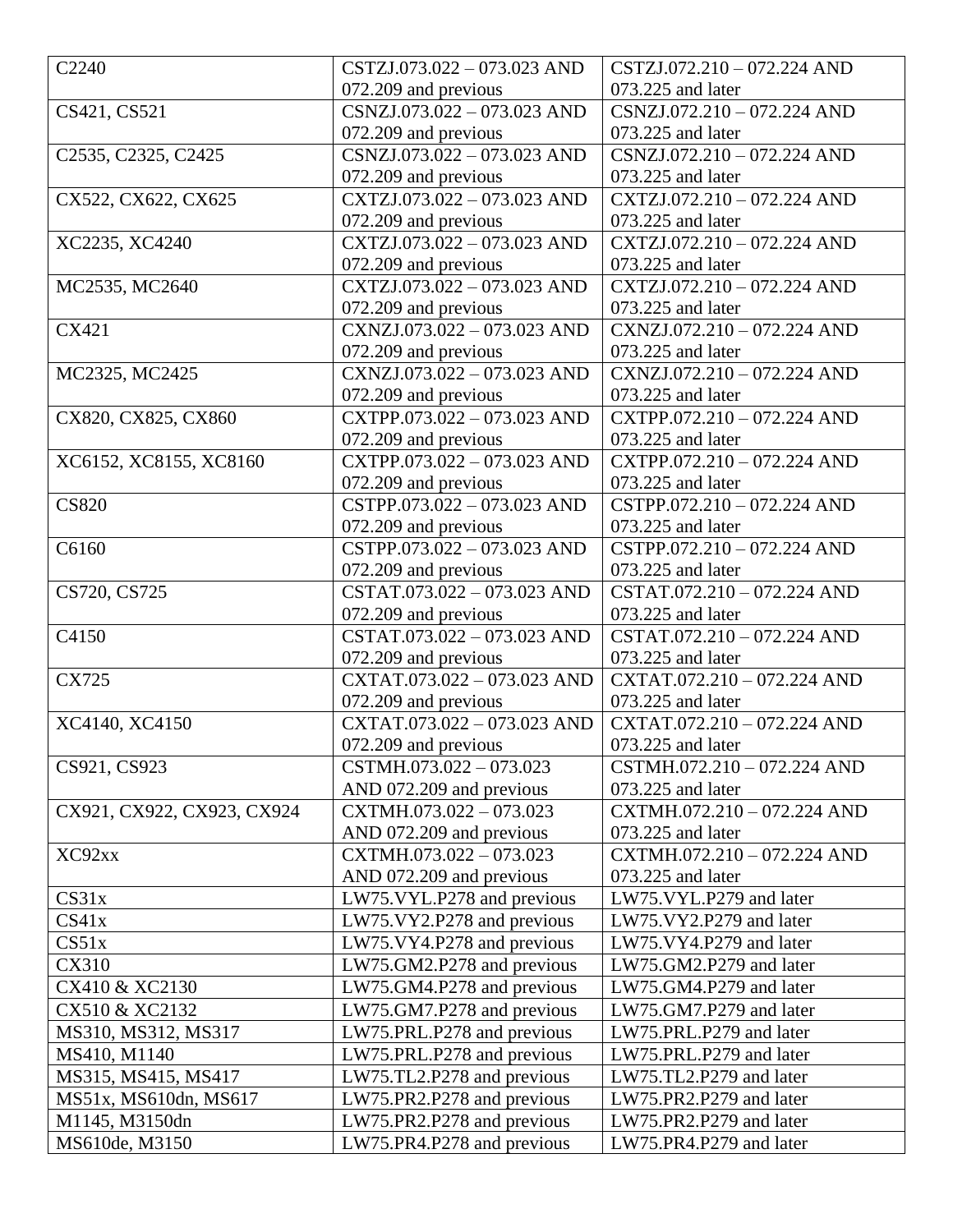| MS810, MS811, MS812, MS817, | LW75.DN2.P278 and previous  | LW75.DN2.P279 and later  |
|-----------------------------|-----------------------------|--------------------------|
| <b>MS818</b>                |                             |                          |
| MS810de, M5155, M5163       | LW75.DN4.P278 and previous  | LW75.DN4.P279 and later  |
| MS812de, M5170              | LW75.DN7.P278 and previous  | LW75.DN7.P279 and later  |
| MS91x                       | LW75.SA.P278 and previous   | LW75.SA.P279 and later   |
| MX31x, XM1135               | LW75.SB2.P278 and previous  | LW75.SB2.P279 and later  |
| MX410, MX510 & MX511        | LW75.SB4.P278 and previous  | LW75.SB4.P279 and later  |
| XM1140, XM1145              | LW75.SB4.P278 and previous  | LW75.SB4.P279 and later  |
| MX610 & MX611               | LW75.SB7.P278 and previous  | LW75.SB7.P279 and later  |
| XM3150                      | LW75.SB7.P278 and previous  | LW75.SB7.P279 and later  |
| MX71x, MX81x                | LW75.TU.P278 and previous   | LW75.TU.P279 and later   |
| XM51xx & XM71xx             | LW75.TU.P278 and previous   | LW75.TU.P279 and later   |
| MX91x & XM91x               | LW75.MG.P278 and previous   | LW75.MG.P279 and later   |
| MX6500e                     | LW75.JD.P278 and previous   | LW75.JD.P279 and later   |
| C746                        | LHS60.CM2.P738 and previous | LHS60.CM2.P739 and later |
| C748, CS748                 | LHS60.CM4.P738 and previous | LHS60.CM4.P739 and later |
| C792, CS796                 | LHS60.HC.P738 and previous  | LHS60.HC.P739 and later  |
| C925                        | LHS60.HV.P738 and previous  | LHS60.HV.P739 and later  |
| C <sub>950</sub>            | LHS60.TP.P738 and previous  | LHS60.TP.P739 and later  |
| X548 & XS548                | LHS60.VK.P738 and previous  | LHS60.VK.P739 and later  |
| X74x & XS748                | LHS60.NY.P738 and previous  | LHS60.NY.P739 and later  |
| X792 & XS79x                | LHS60.MR.P738 and previous  | LHS60.MR.P739 and later  |
| X925 & XS925                | LHS60.HK.P738 and previous  | LHS60.HK.P739 and later  |
| X95x & XS95x                | LHS60.TQ.P738 and previous  | LHS60.TQ.P739 and later  |
| 6500e                       | LHS60.JR.P738 and previous  | LHS60.JR.P739 and later  |
| C734                        | LR.SK.P825 and previous     | LR.SK.P826 and later     |
| C736                        | LR.SKE.P825 and previous    | LR.SKE.P826 and later    |
| E46x                        | LR.LBH.P825 and previous    | LR.LBH.P826 and later    |
| T65x                        | LR.JP.P825 and previous     | LR.JP.P826 and later     |
| X46x                        | LR.BS.P825 and previous     | LR.BS.P826 and later     |
| X65x                        | LR.MN.P825 and previous     | LR.MN.P826 and later     |
| X73x                        | LR.FL.P825 and previous     | LR.FL.P826 and later     |
| W850                        | LP.JB.P824 and previous     | LP.JB.P825 and later     |
| X86x                        | LP.SP.P824 and previous     | LP.SP.P825 and later     |

# *Obtaining Updated Software*

To obtain firmware that resolves this issue or if you have special code, please contact Lexmark's Technical Support Center at [http://support.lexmark.com](http://support.lexmark.com/) to find your local support center.

# *Workarounds*

Lexmark recommends a firmware update if your device has affected firmware.

# *Exploitation and Public Announcements*

Lexmark is not aware of any malicious use against Lexmark products of the vulnerability described in this advisory.

Lexmark would like to thank Daniel Reutter of SySS GmbH for bringing this issue to our attention.